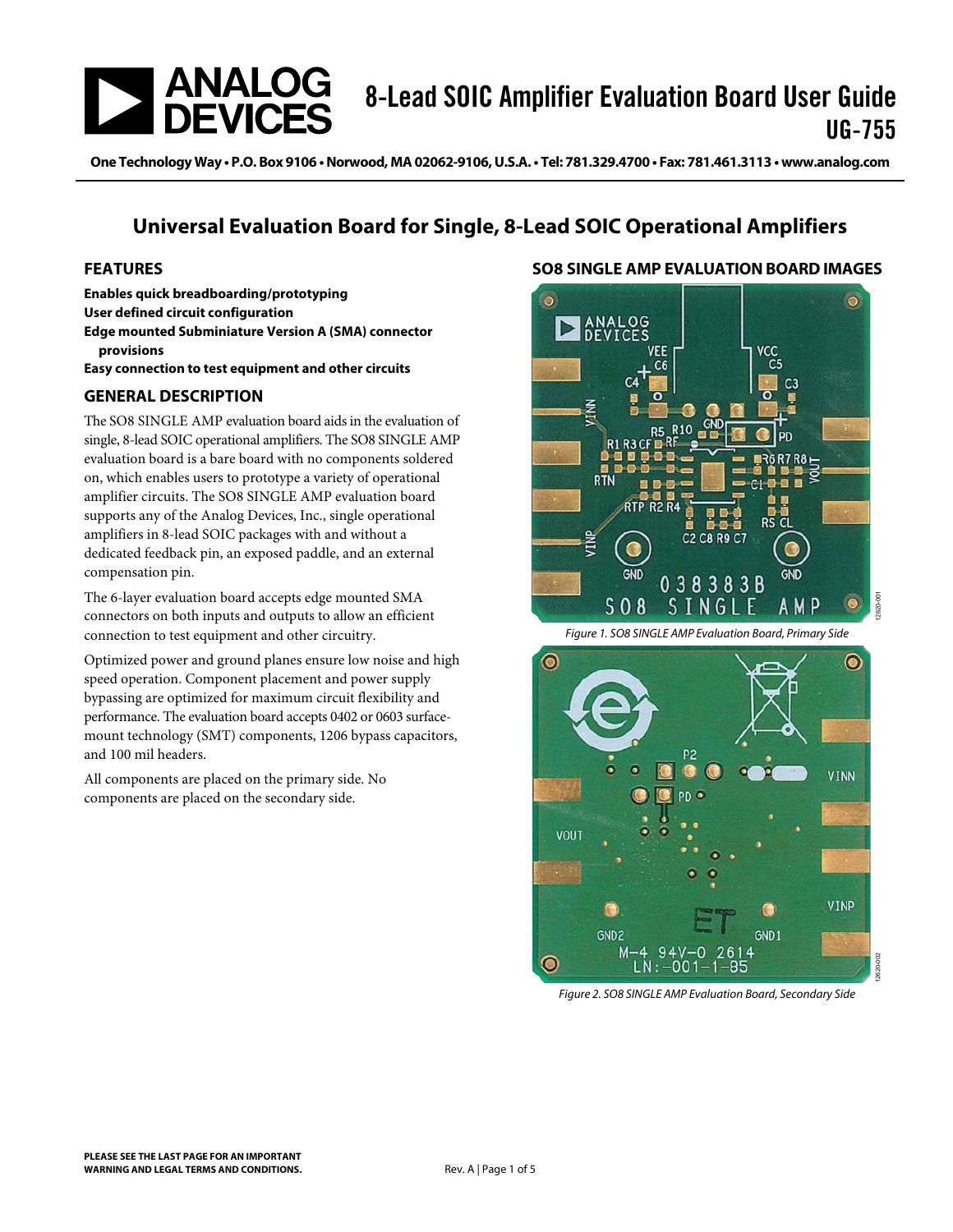# TABLE OF CONTENTS

| Schematic, Assembly Drawings, and Board Layout 3 |
|--------------------------------------------------|
|                                                  |
| Amplifiers with No Dedicated Feedback Pin 4      |

### <span id="page-1-0"></span>**REVISION HISTORY**

| $8/2020$ —Rev. 0 to Rev. A |  |
|----------------------------|--|
|                            |  |

**4/2015—Revision 0: Initial Version**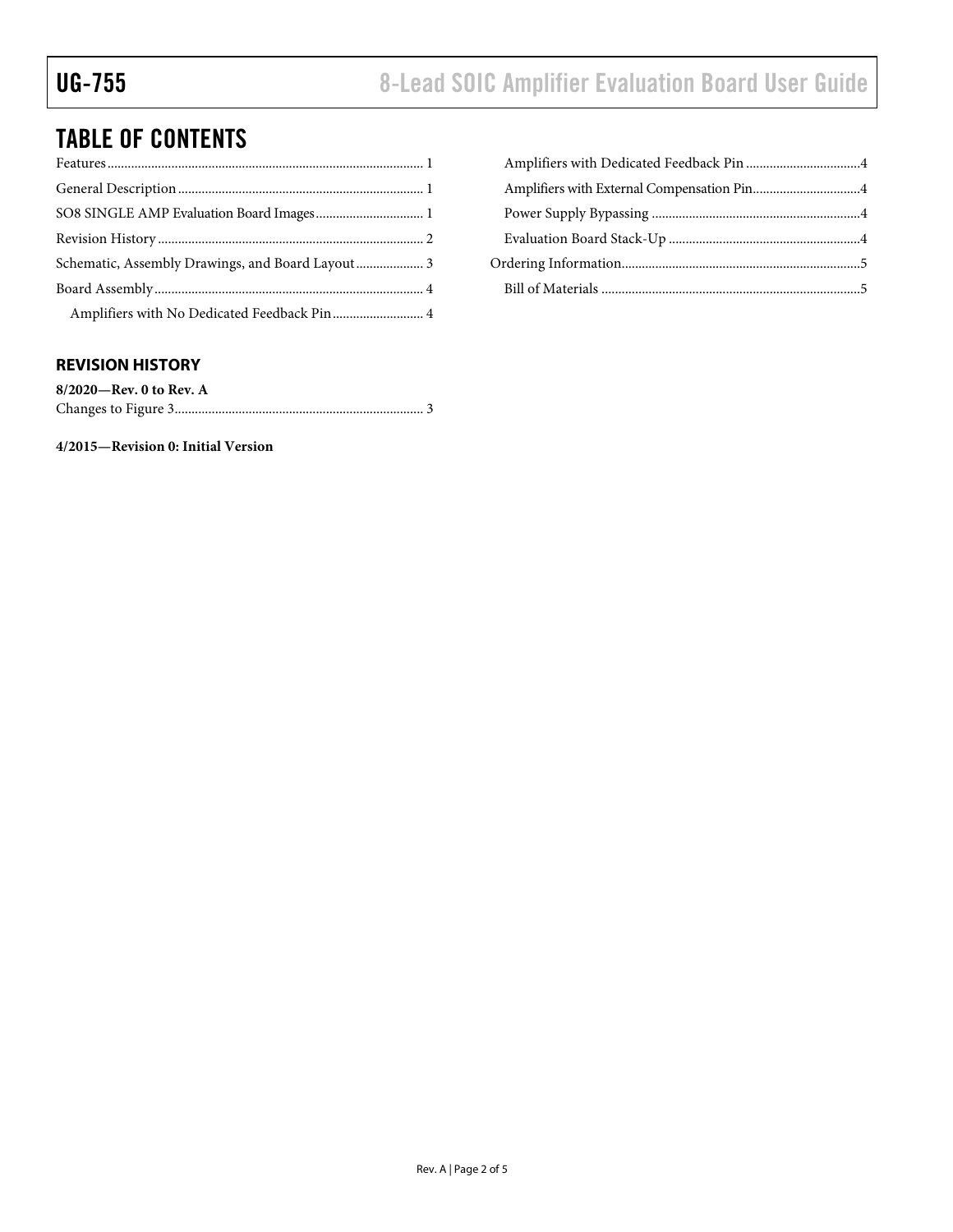<span id="page-2-0"></span>

Figure 4. Board Assembly Drawing, Primary Side

Figure 5. Board Layout Pattern, Primary Side

 $\circ$ 

12620-005

2620-005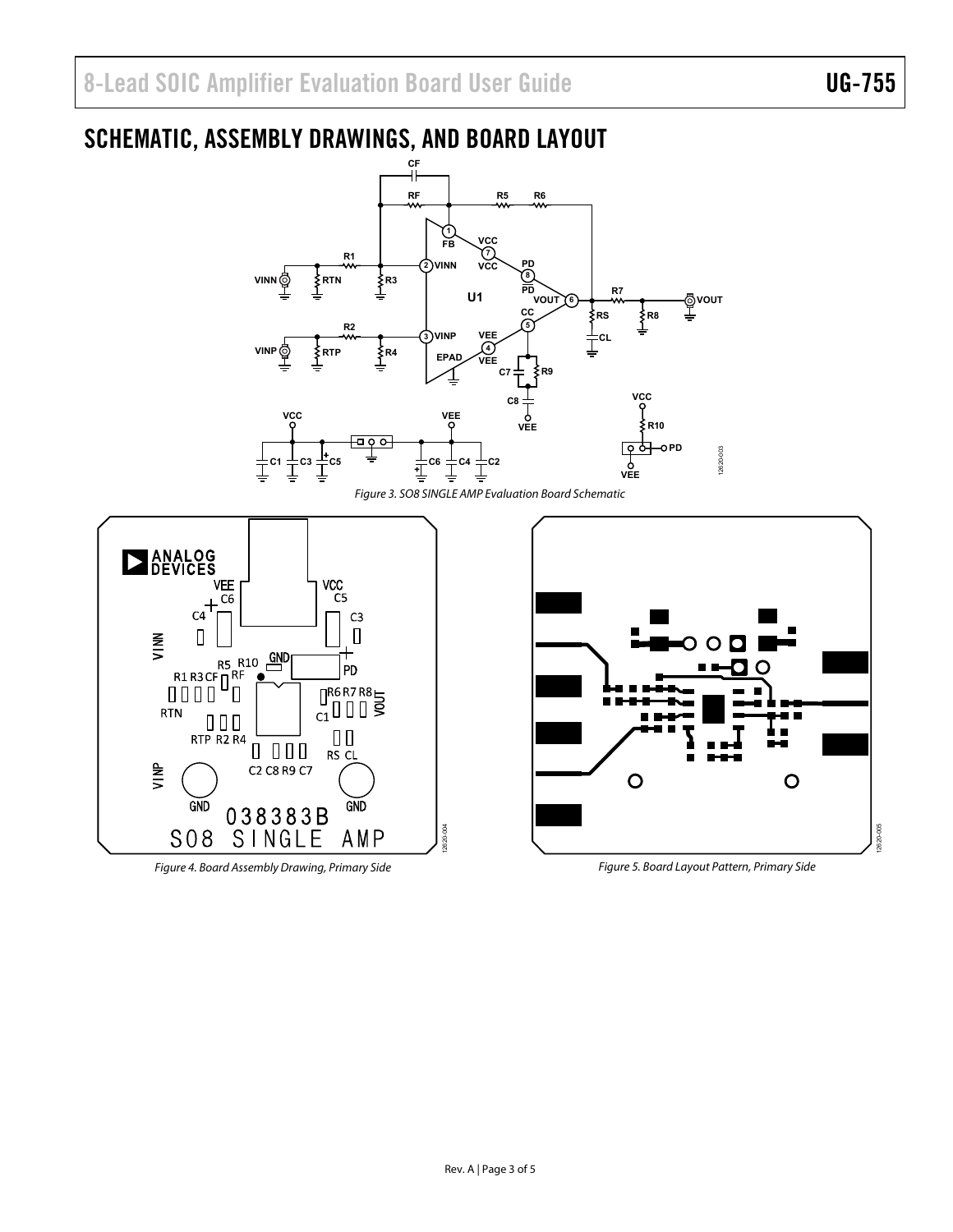## <span id="page-3-0"></span>BOARD ASSEMBLY **AMPLIFIERS WITH NO DEDICATED FEEDBACK PIN**

<span id="page-3-1"></span>Pin 1 of these amplifiers is a no connect (NC). Place  $0 \Omega$ resistors at locations R5 and R6 to complete the external path from the output pin, Pin 6, to the feedback resistor, RF.



Figure 6. External Feedback Connections

### <span id="page-3-2"></span>**AMPLIFIERS WITH DEDICATED FEEDBACK PIN**

High speed amplifiers with a dedicated feedback pin provide an internal connection between the output pin, Pin 6, and the feedback pin, Pin 1. To ensure optimum performance, do not install R5 and R6.

### <span id="page-3-3"></span>**AMPLIFIERS WITH EXTERNAL COMPENSATION PIN**

Pin 5 of these amplifiers accepts an external compensation network. The compensation network is referenced to the VEE pin.



Figure 7. Compensation Network Location

#### <span id="page-3-4"></span>**POWER SUPPLY BYPASSING**

Internal power planes provide adequate interplanar capacitance for certain applications. External bypass capacitors, C1 and C2, provide additional high frequency bypassing at the amplifier power pins. The C3, C4, C5, and C6 Capacitors provide additional board level bypassing.



Figure 8. Bypass Capacitor Locations

#### <span id="page-3-5"></span>**EVALUATION BOARD STACK-UP**

This 6-layer FR4 board design provides optimized high speed and low noise performance. First ground layer is spaced to provide 50  $\Omega$  controlled impedance with the primary layer to optimize high frequency performance.

The VCC layer is sandwiched with the GND layer to provide mechanical stability and distributed interplanar capacitance between VCC and GND.

The bottom three layers sandwich the VEE plane layers between two GND layers, generating distributed interplanar capacitance.